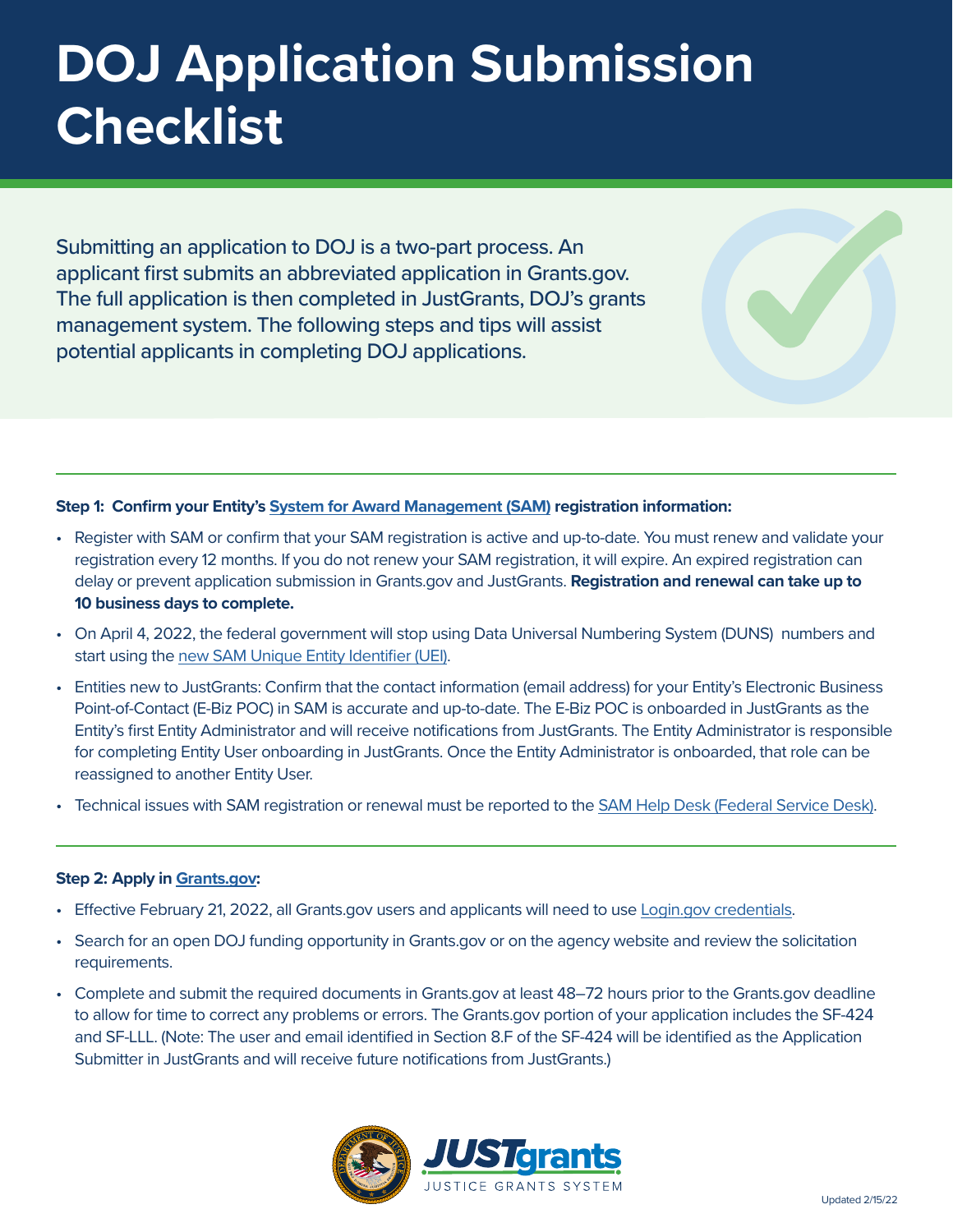- The Grants.gov Workspace Status will change from "In Progress" to "Submitted" once the application has been successfully submitted in Grants.gov.
- Technical issues with Grants.gov must be reported to the [Grants.gov Support Center,](https://www.grants.gov/support.html) which will issue a tracking number. If technical issues prevent application submission prior to the deadline, the applicant must follow the guidance in the solicitation.
- Within 48 hours after submitting the Grants.gov application, the applicant should receive four email notifications from Grants.gov: a submission receipt, a validation receipt, a grantor agency retrieval receipt and an agency tracking number assignment.
- Within 24 hours AFTER receiving confirmation emails from Grants.gov, the individual identified in Section 8.F of the SF-424 will receive an email from JustGrants with instructions for JustGrants login. See step 3 for more information.

# **JustGrants User Access Tips**

- Save your work often.
- **•** The preferred internet browsers are Chrome and Microsoft Edge.
- **•** Currently, JustGrants can only associate one user (i.e., one unique email address) with one Entity. If you are an individual that is associated with MORE THAN ONE Entity (e.g., a Grant Writer who will serve

as an Application Submitter for multiple Entities), you must establish a unique email address for consistent use with each Entity. Ensure that each unique email address corresponds to the correct Entity User account in JustGrants and the Grants.gov SF-424.

**•** Multifactor authentication is required every time you log in to JustGrants. [Review this job aid](https://justicegrants.usdoj.gov/sites/g/files/xyckuh296/files/media/document/diamd-faqs.pdf#receive-sms-login-code) to learn more about multifactor authentication.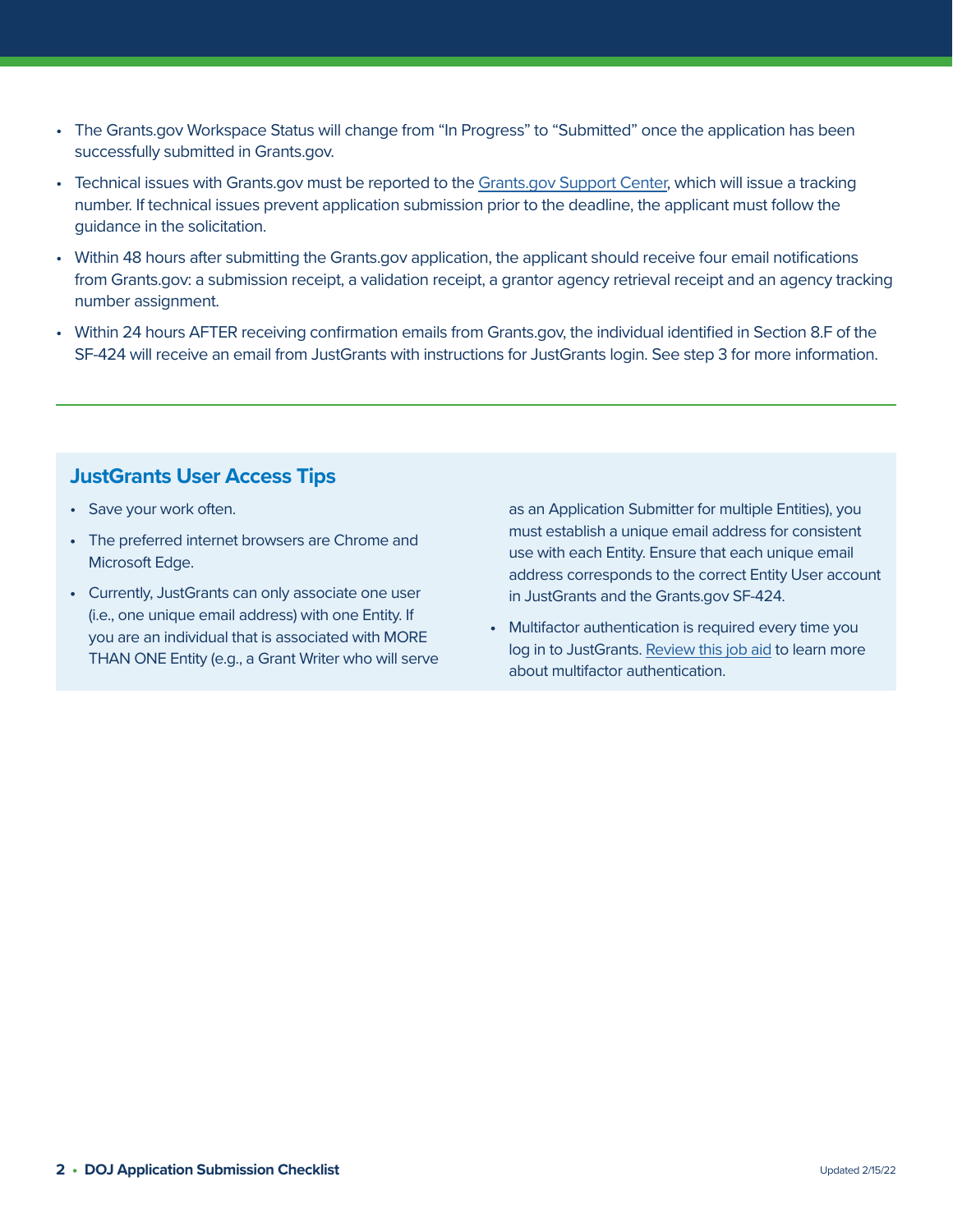### **Step 3: JustGrants Entity onboarding and user access:**

# ENTITIES NEW TO JUSTGRANTS:

## **The SAM E-Biz POC and Application Submitter will receive an email from DIAMD-NoReply@usdoj.gov:**

- Both the SAM E-Biz POC (onboarded as the Entity's first Entity Administrator) and the Application Submitter (the individual identified in Section 8.F of the SF-424) must follow the instructions provided to onboard, create a password and set up multifactor authentication for JustGrants. Both users must ALSO log in to JustGrants to become "active" users in JustGrants. All steps MUST be completed before an application can be accessed and submitted in JustGrants.
- Once logged in to JustGrants:
	- The Entity Administrator must:
		- } Review the Entity Profile and complete the three editable fields within JustGrants (i.e., Law Enforcement, Faith-Based, and Legal Address Designation). If other information in the Entity Profile is incorrect, an authorized user must correct the details in SAM. Within 24 hours, the updated information will automatically be populated in JustGrants.
		- ▶ Assign the role of Authorized Representative to one or more users in DIAMD, the identity management solution for JustGrants users. (Note: COPS Office applications require two Authorized Representatives.) The Authorized Representative(s) must possess the legal authority to accept awards on behalf of their organization.
		- $\sqrt{2}$  Confirm that user has received the email from DIAMD-NoReply@usdoj.gov and has completed all steps, including successfully logging in to JustGrants, to become an "active" user.
- Reassign the role of Entity Administrator, if needed or appropriate.
	- The Application Submitter will find the new JustGrants application in their Worklist.

# ENTITIES WITH AN EXISTING JUSTGRANTS ACCOUNT:

#### **Once logged in to JustGrants:**

- The Application Submitter (the individual identified in Section 8.F of the SF-424) will find the draft JustGrants application in their Worklist. The Application Submitter is the only user role that can act on an application. (Note: This role may be quickly reassigned to another user during the application process.)
	- The Entity Administrator must:
		- ▶ Assign, reassign and manage Entity User role assignments in DIAMD.
		- } Assign, reassign and manage Entity User assignments for specific application(s) in JustGrants.
		- } Assign the role of Authorized Representative to one or more users in DIAMD. (Note: COPS Office applications require two Authorized Representatives.) The Authorized Representative(s) must possess the legal authority to accept awards on behalf of their organization.
		- $\sqrt{2}$  Confirm that user has received the email from DIAMD-NoReply@usdoj.gov and has completed all steps, including successfully logging in to JustGrants, to become an "active" user.
		- Review the Entity Profile and complete the three editable fields within JustGrants (i.e., Law Enforcement, Faith-Based, and Legal Address Designation). If other information in the Entity Profile is incorrect, an authorized user must correct the details in SAM. Within 24 hours, the updated information will automatically be populated in JustGrants.

Note: The Entity Administrator, Authorized Representative and Application Submitter can be the same user if assigned those roles in DIAMD. Review the [JustGrants Entity User Role Matrix](https://justicegrants.usdoj.gov/sites/g/files/xyckuh296/files/media/document/user-roles-matrix.pdf) for more information about the scope of JustGrants user roles.